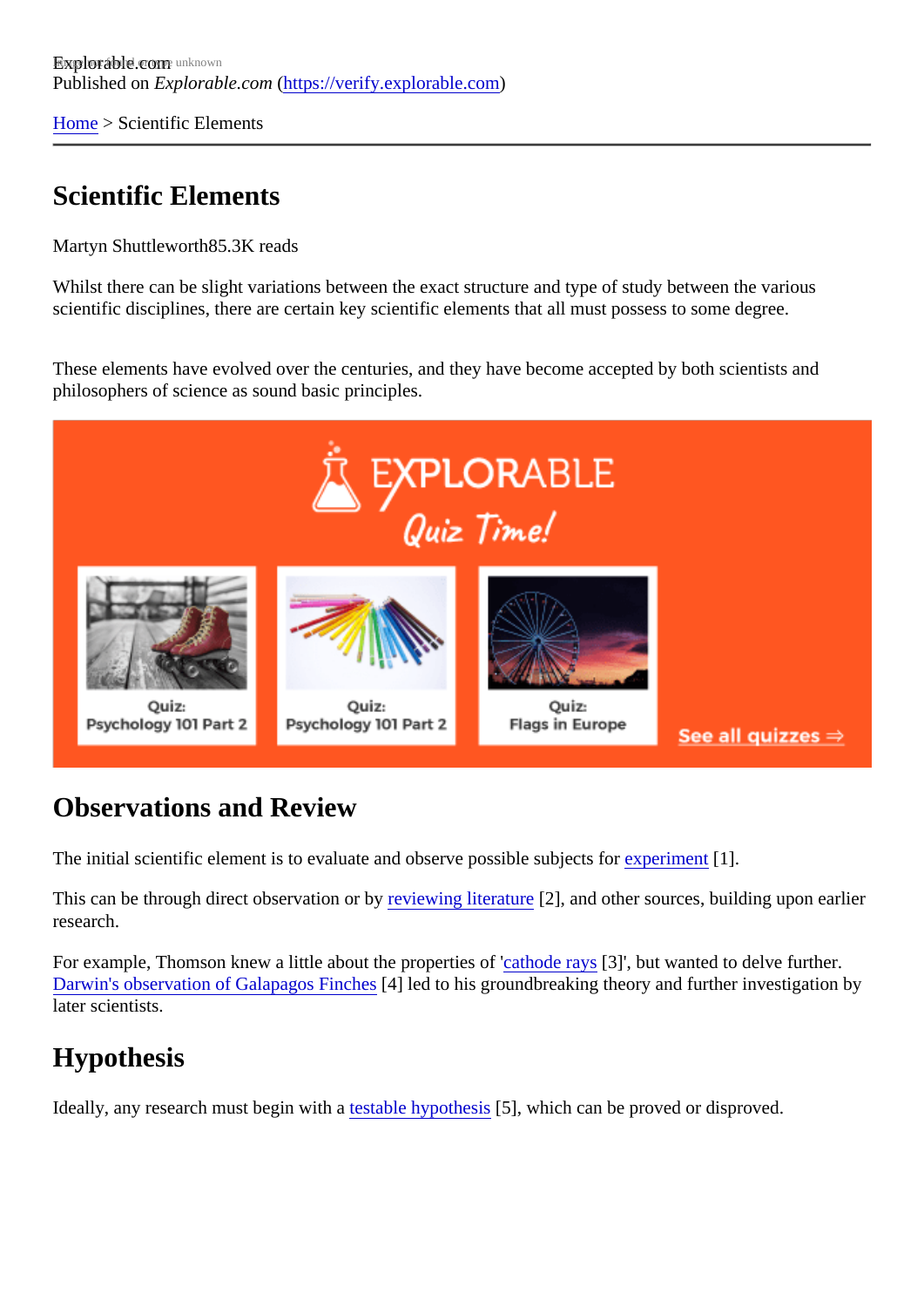This [hypothesis](https://verify.explorable.com/research-hypothesis)<sup>6</sup>] should be realistic and consider the technology and methods available. Generating a hypothesis should involve looking for the simplest possible explanation for a natural occurrence or phenomena.

Despite the slight differences between the various research techniques, this is the most fundamental of the [scientific element](http://en.wikipedia.org/wiki/Scientific_method)<sup>57</sup>.

All scientific methods rely on a hypothesis as the main underlying principle and tool for establishing recognized proofs.

### **Predictions**

This stage is where a researcher attempts to predict the expectures of their [experimen](https://verify.explorable.com/conducting-an-experiment)t 1.

The prediction should be an extension of the hypothesis and express a degree of opinion about what the findings should uncover.

Ideally, the prediction should also set out ways in which the results can be analyzed are the statistically [9].

# Experiment and Measurement

True science requires some type of numerical measurement, which provides quantifiable and analyzable data.

This analysis takes into account the uncertainty and interrors [0] built into any scientific methodology.

This is the final stage because, if the experiment has been well constructed, a valid answer will have been generated. Using the basic scientific elements ensures that usable knowledge about a process emerges from the initial observations of phenomena.

Whether the prediction is proved or not, further experiments feed back into this process, by refining the initial hypothesis or by generating more accurate predictions.

### Variations

There are many variations on these elements, covering the broad range of science, with this rigid structure tending to be more strongly adhered to by life and natural sciences.

Social sciences may place more emphasis upon the observation and prediction stage, whilst physicists may observe and predict without experimental proof, relying upon pure mathematics to provide answers.

However, all science relies upon this basic formula for theory and hypothesis to be accepted as ultimate proof, separating science from pure philosophy.

Source URL: https://verify.explorable.com/scientific-elements?gid=1583

Links

[1] https://verify.explorable.com/conducting-an-experiment

[2] https://verify.explorable.com/what-is-a-literature-review

[3] https://verify.explorable.com/cathode-ray-experiment